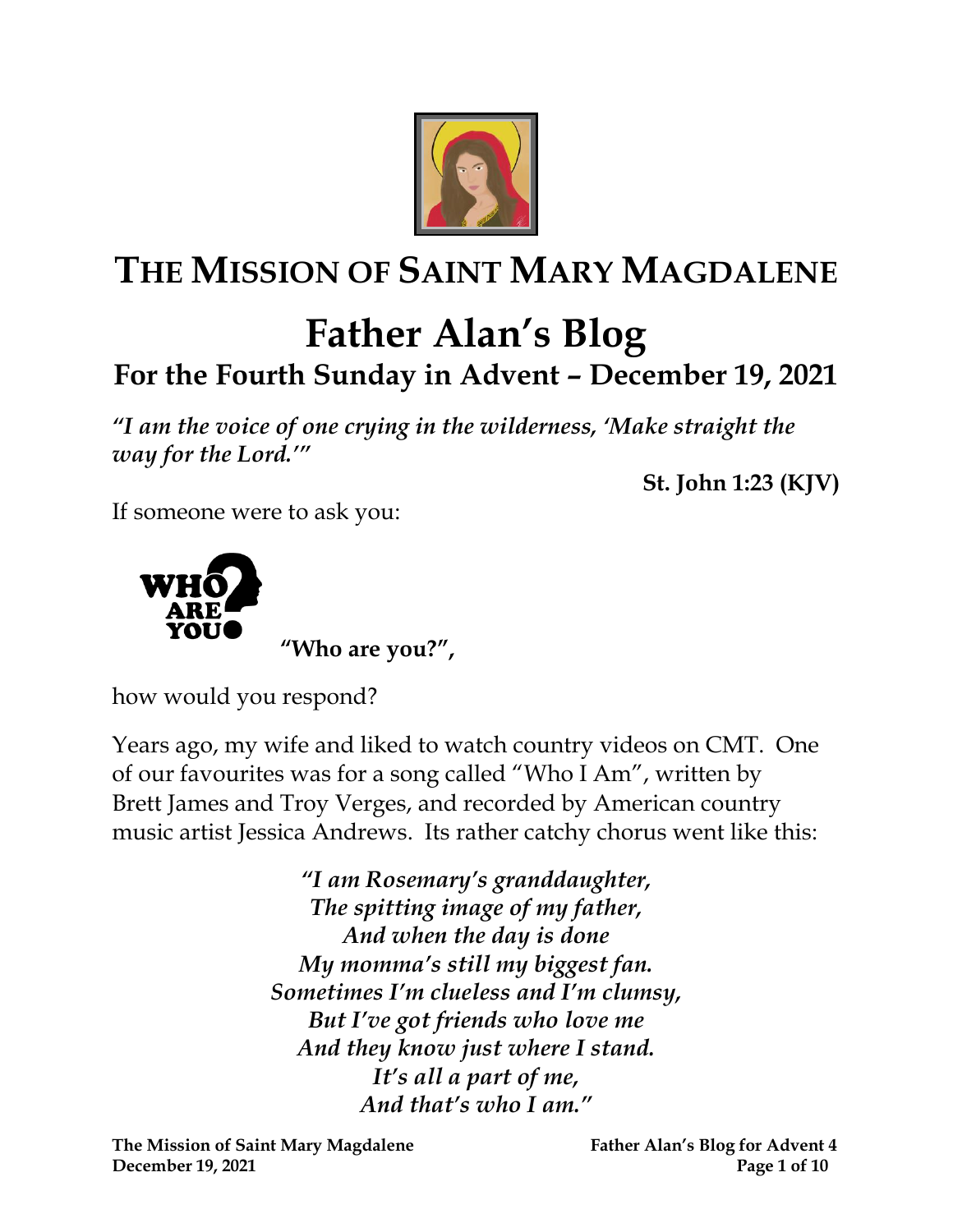

However, if someone were to ask you:



**"Who ARE you?" ,**

how would you respond?

In Stave 1, entitled "Marley's Ghost", of Charles Dickens' 1843 classic Christmas story, "A Christmas Carol", when the *"incredulous"*, yet *"caustic and cold as ever"* miser Ebenezer Scrooge first encounters the ghost of his *"died-seven-years-ago-this-very-night"* business partner, Jacob Marley, the scene unfolds as follows when he asks:

*"'Who ARE you?'*

**(Marley's ghost replies)** *'Ask me who I WAS.'*

*'Who WERE you then?' said Scrooge, raising his voice. 'You're particular for a shade.' He was going to say 'TO a shade,' but substituted this, as more appropriate.*

**(Finally, the spectre gives the answer Scrooge originally sought)** *'In life I was your partner, Jacob Marley.'"*



Even so, if someone were to ask you: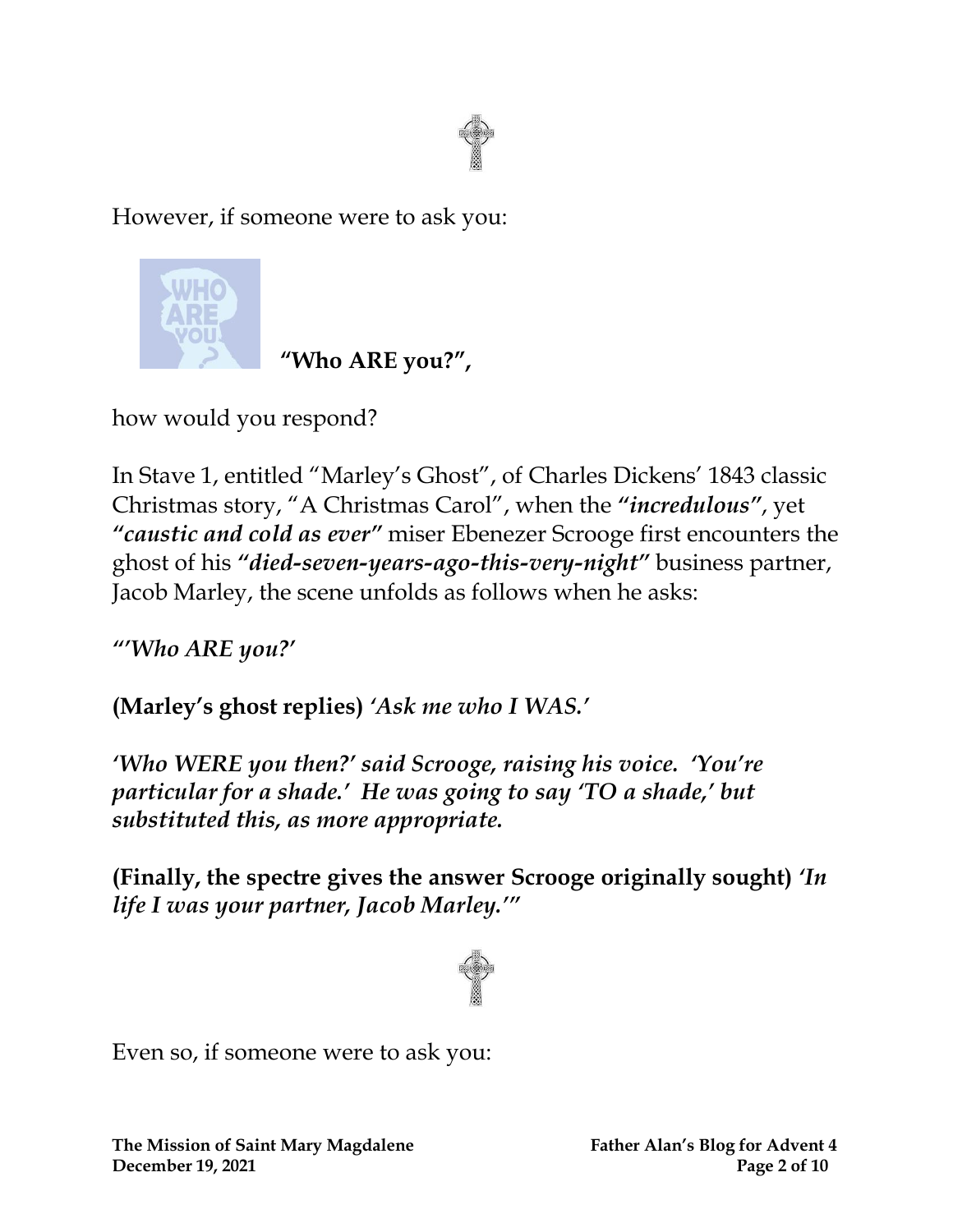

how would you respond?

In today's Gospel Lesson from St. John 1:19-29, St. John the Baptist was asked similar questions by some "prying" priests and Levites (Pharisees all), who were sent by the Jewish leaders in Jerusalem (a.k.a. the Temple authorities, or "Sanhedrin") to spy on:



**John; and** 



**his activities,**

## **and to report back to them.**

Being the "ultra-conservative" wing of the Sanhedrin, the Pharisees believed in following, not only "The Torah" – that is to say, "The Pentateuch", or the first five books of the Hebrew Scriptures:



**Genesis;**

**Exodus;**

**The Mission of Saint Mary Magdalene Father Alan's Blog for Advent 4 December 19, 2021 Page 3 of 10**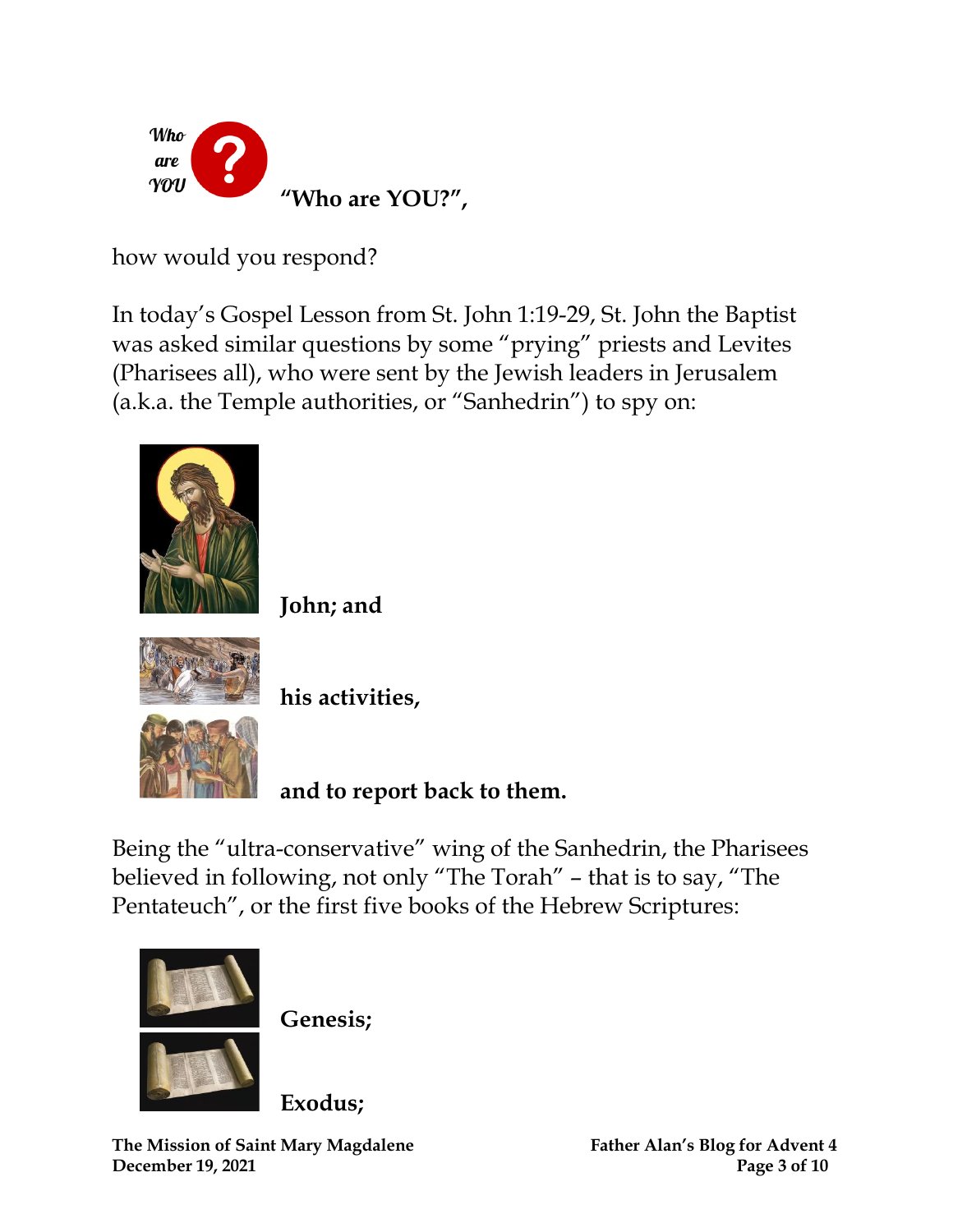

**Leviticus;**

**Numbers; and**

**Deuteronomy**

(as, by the way, did the Sadducees, the "ultra-liberal" wing of the Sanhedrin, who ONLY acknowledged the Torah) – but, rather, all the Hebrew Scriptures including the:

| LAW                                                                                                |               |
|----------------------------------------------------------------------------------------------------|---------------|
| Genesis                                                                                            |               |
| Exodus                                                                                             |               |
| Leviticus                                                                                          |               |
| <b>Numbers</b>                                                                                     |               |
| Deuteronomy                                                                                        | Law;          |
| <b>PROPHETS</b>                                                                                    |               |
| Joshua<br>Former<br>Judges<br>1-2 Samuel<br>Prophets<br>1-2 Kings                                  |               |
| Isaiah<br>Latter<br>Jeremiah<br>Ezekiel<br>Prophets<br>The Twelve                                  | Prophets; and |
| WRITINGS                                                                                           |               |
| Psalms                                                                                             |               |
| Job<br>$Pre-$<br>Proverbs<br>Exilic<br>Ruth<br>Song of Songs<br>Writings<br>Ecclesiastes           |               |
| Lamentations<br>Esther<br>$Post-$<br>Exilic<br>Daniel<br>Ezra-Nehemiah<br>Writings<br>2 Chronicles | Writings,     |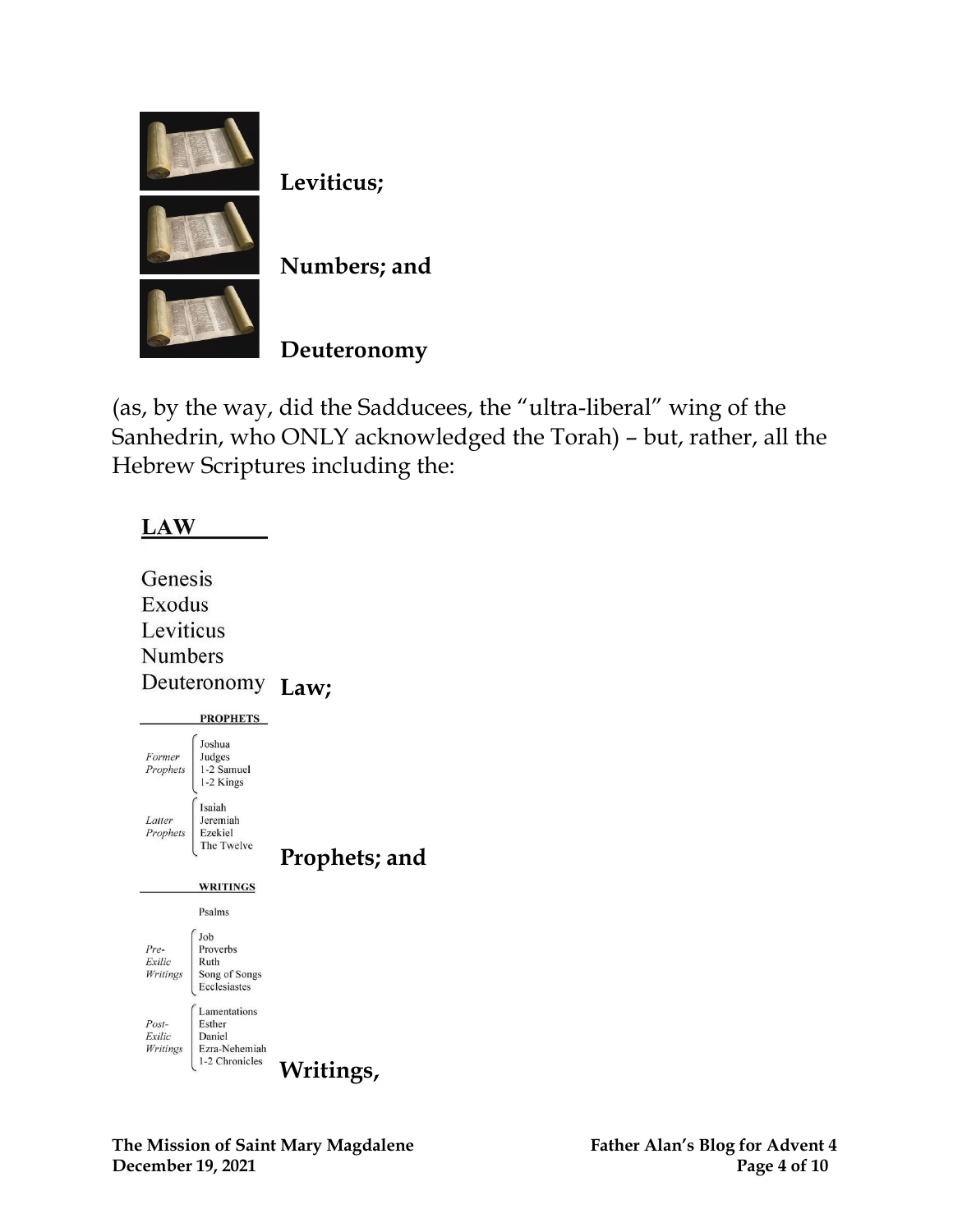meaning that they put great emphasis on meticulously obeying:



 **the Laws of Moses (all 613 of them!);**



 **their interpretations and applications (as per the multi-volume "Talmud", or sacred Jewish text);**



 **as well as the beliefs and traditions based thereon (most notably, the resurrection),**

and were, predictably, resistant to change – ANY change – especially any change that would impact on how the so-called religious Temple authorities conducted their "business".)

Anyway, this particular scene – with more than a few parallels to that between Ebenezer Scrooge (a.k.a. the Pharisees) and Jacob Marley's ghost (a.k.a. St. John the Baptist) – unfolds in verses 19-21 as follows:

*"Now this was John's testimony when the Jewish leaders in Jerusalem sent priests and Levites to ask him who he was. He did not fail to confess, but confessed freely, 'I am not the Christ (***or Messiah***).' They asked him, 'Then who are you? Are you Elijah?' He said, 'I am not.' 'Are you the Prophet?' He answered, 'No.'"*

(Note that John's responses to the Pharisee's queries got progressively shorter. For St. John the Baptist's Divinely-appointed calling was to "pave the way" for – and to testify about – Jesus of Nazareth as: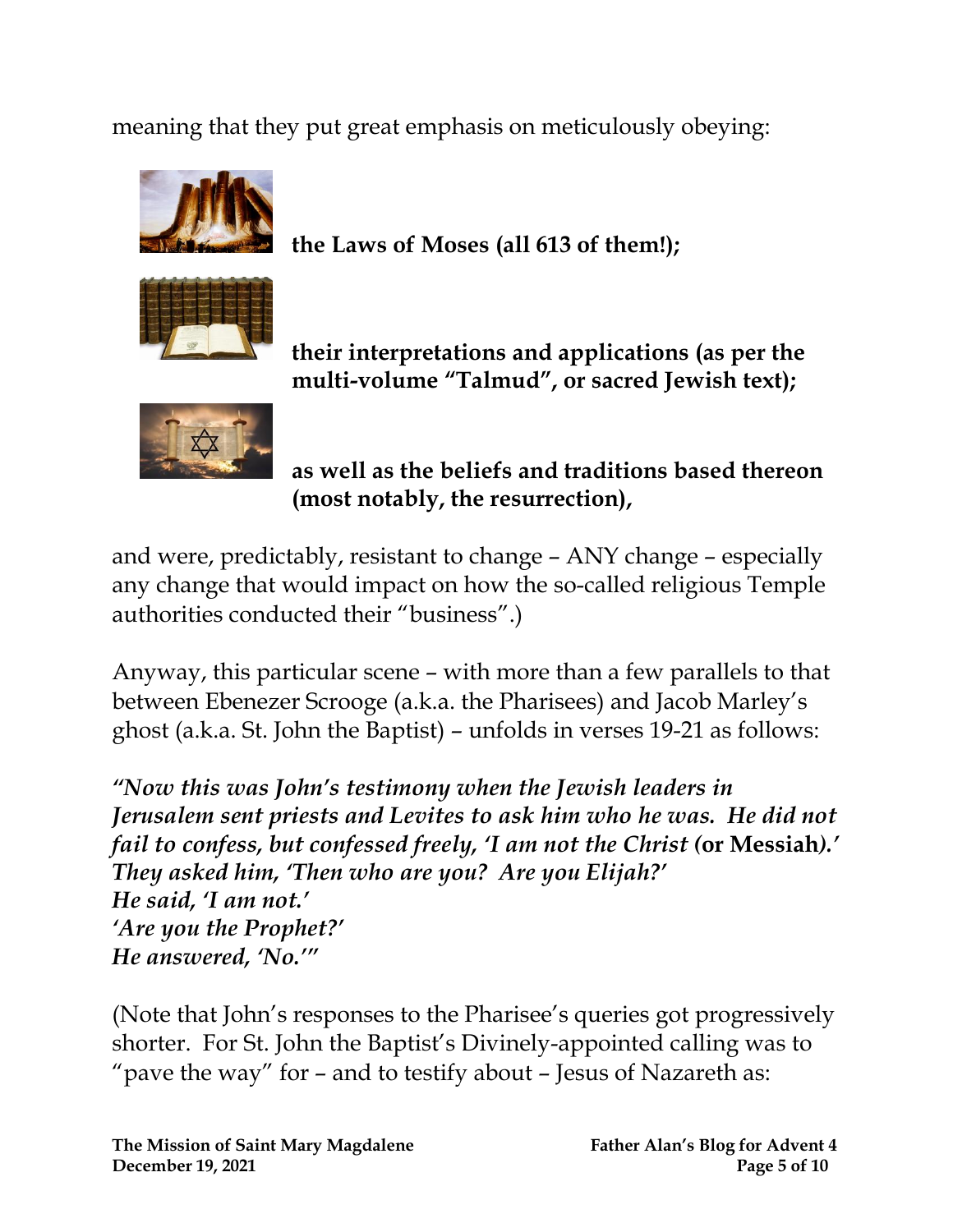

**The Messiah, and**

**"The Lamb of God" ,** 

PERIOD.)

Nevertheless, the Pharisees – who worried that John, in calling the people to repentance (thereby making the smug Temple authorities look bad, as they were failing miserably in their Divinely-appointed calling to do so) persisted in asking him about himself; hence, John's answers to them became more terse and increasingly impatient.)

First of all, John responded:



**"I am not the Messiah."**

in answer to their first question re: just who exactly John was (as the Messiah's coming had been foretold for centuries by numerous Hebrew prophets and – as far as the Sanhedrin were concerned, anyway – represented **more than a potential threat** to the status quo of the godless Temple authorities' selfish and sinful machinations).

Secondly, John retorted: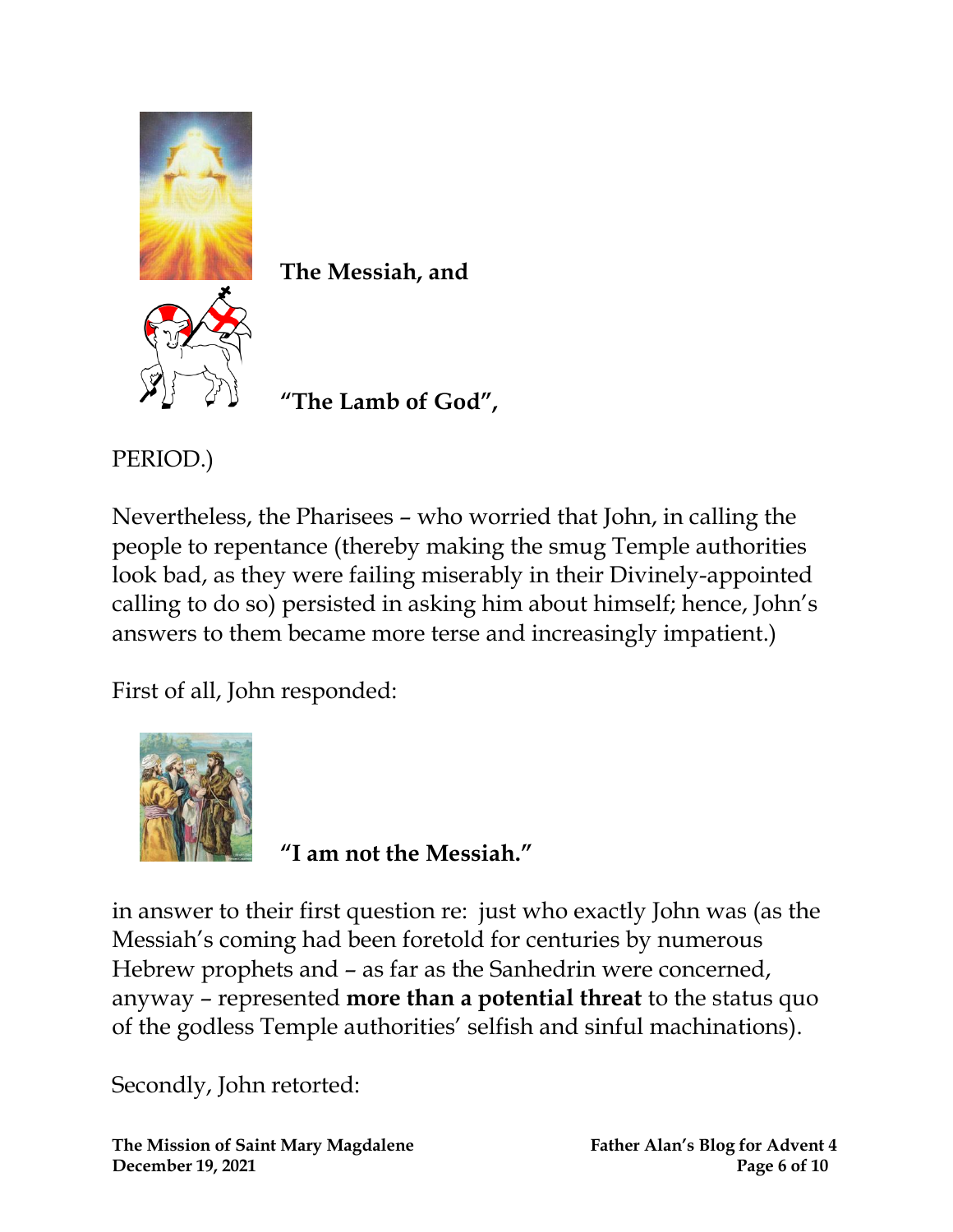

**"I am not."**

in reference to the Pharisees' question as to whether he was Elijah, the prophet. (Because the Jews remembered that Elijah had not died but was taken directly into heaven, as per 1 Kings 2:11, they believed that he would come back to earth to announce the end time. In this sense, John properly denied that he was Elijah. Later, when Jesus said that John the Baptist was, in fact, "Elijah" (St. Matthew 11:14; 17:10-13), He meant it in the sense that John was the fulfillment of Malachi's prophecy (in 4:5-6 of his book – as found in the book of "The Twelve", a subsection of the "Latter Prophets"), as part of his foretelling of God's judgement and covenant renewal on the "Day of the Lord":

*"See, I will send the prophet Elijah to you before that great and dreadful day of the LORD comes. He will turn the hearts of the parents to their children, and the hearts of the children to their parents; or else I will come and strike the land with total destruction."*

Thirdly (and probably more than a little "testily") John replied a flat:



**"No."**

in response to the Pharisees query re: John being "The Prophet" (as foretold in Deuteronomy 18:15, 18):

*"THE LORD your God will raise up for you a prophet like me from among you, from your fellow Israelites. You must listen to him…*

**The Mission of Saint Mary Magdalene Father Alan's Blog for Advent 4 December 19, 2021 Page 7** of 10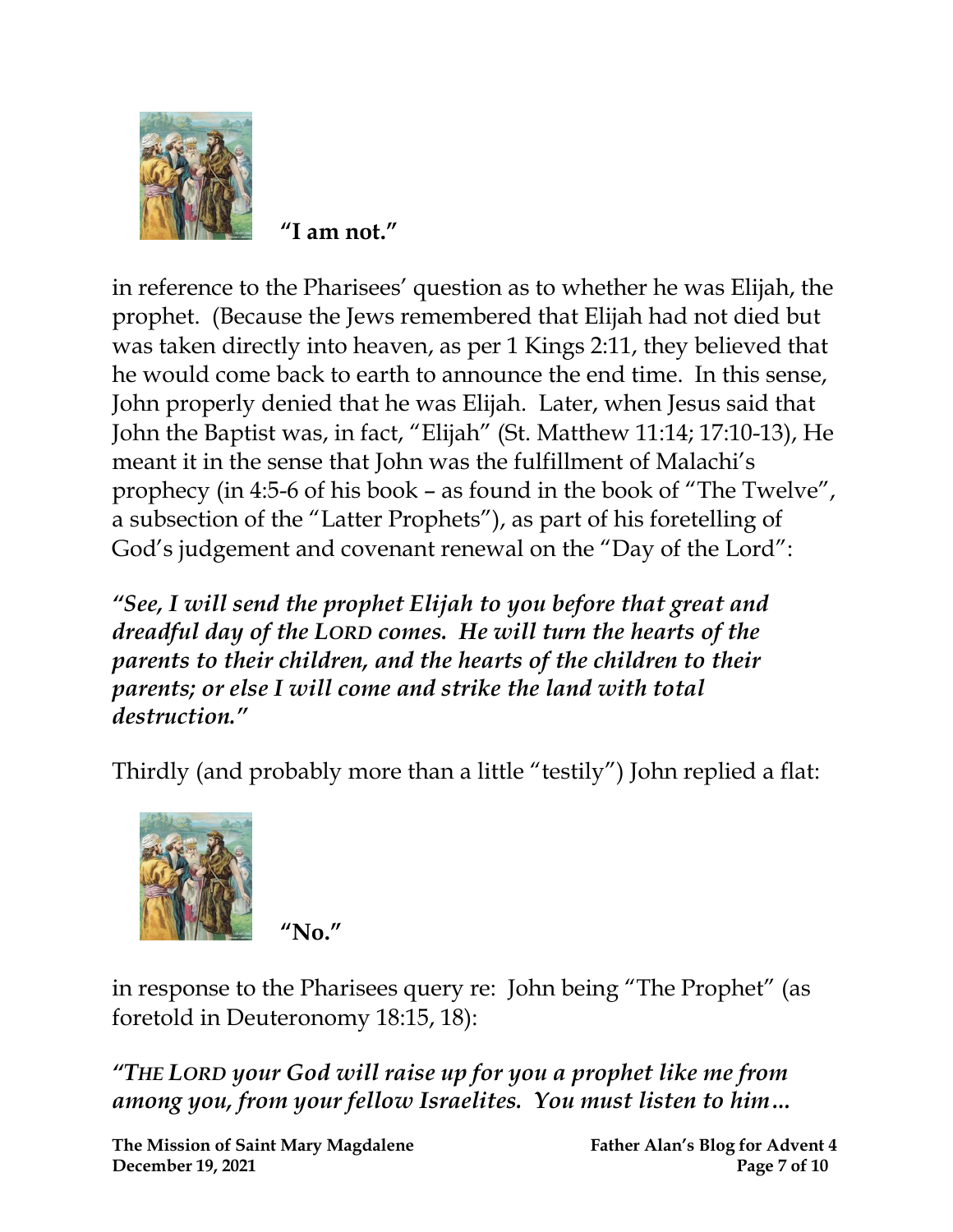*I will raise up for them a prophet like you from among their fellow Israelites, and I will put my words in his mouth. He will tell them everything I command him."*

(In short, therefore, for hundreds of years the Jews had been expecting a number of people to be associated with the Messiah's coming.)

In any event, the now-exasperated Pharisees finally got to the point of their "spy mission", by bluntly asking John the Baptist (in verse 22) to describe himself (and, hopefully, to reveal himself as a "threat"):



*"Finally they said, 'Who are you? Give us an answer to take back to those that sent us. What do you say about yourself?'"*

Note that in his reply (verse 23), the humble, yet faithful, Baptist still insisted on shifting the focus from himself to the Purpose (or Person) of his ministry, God's long-promised Messiah:



*"John replied in the words of Isaiah the prophet* **(in 40:3 of his 'Latter Prophets' book)***, 'I am the voice of one calling in the desert, "Make straight the way for the Lord."'"*

echoing what John's own father, Zechariah had prophesied about his newly-born son's eventual ministry, part of "Zechariah's Song", or the "Benedictus" (as found in St. Luke 1:68-90, which is recited daily as part of Mattins), verses 75-80 specifically:

**The Mission of Saint Mary Magdalene Father Alan's Blog for Advent 4 December 19, 2021 Page 8 of 10**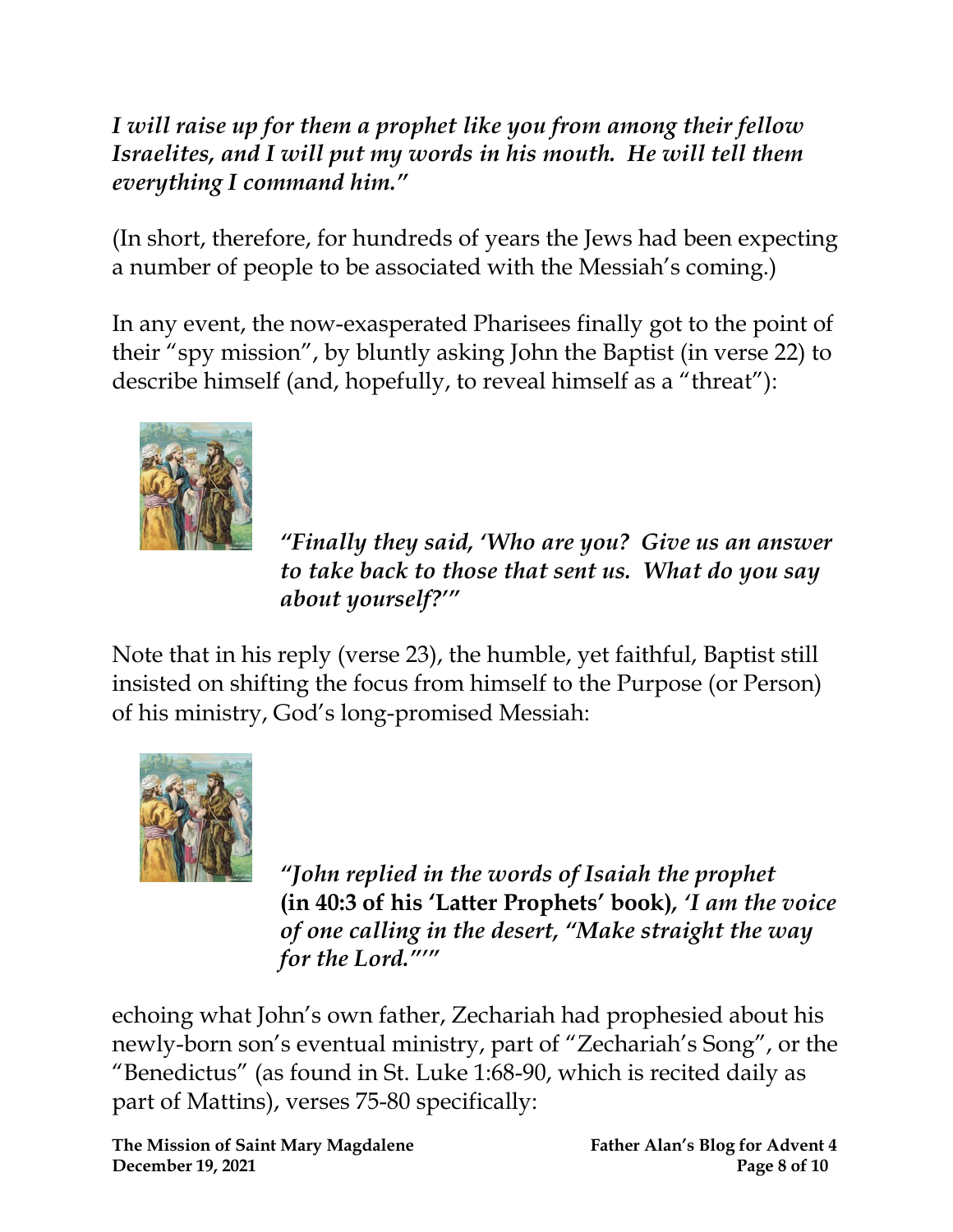

*"AND thou, child, shalt be called the Prophet of the Highest: / for thou shalt go before the face of the Lord to prepare his ways; To give knowledge of salvation unto his people / for the remission of their sins; Through the tender mercy of our God; / whereby the day-spring on high hath visited us; To give light to them that sit in darkness, and in the shadow of death, / and to guide our feet into the way of peace…"*



So again, as we prepare for our Lord and Saviour Jesus Christ's arrival, I must know:

If someone were to ask each one of us:



how would we each respond?



**as the person each of us is, and**